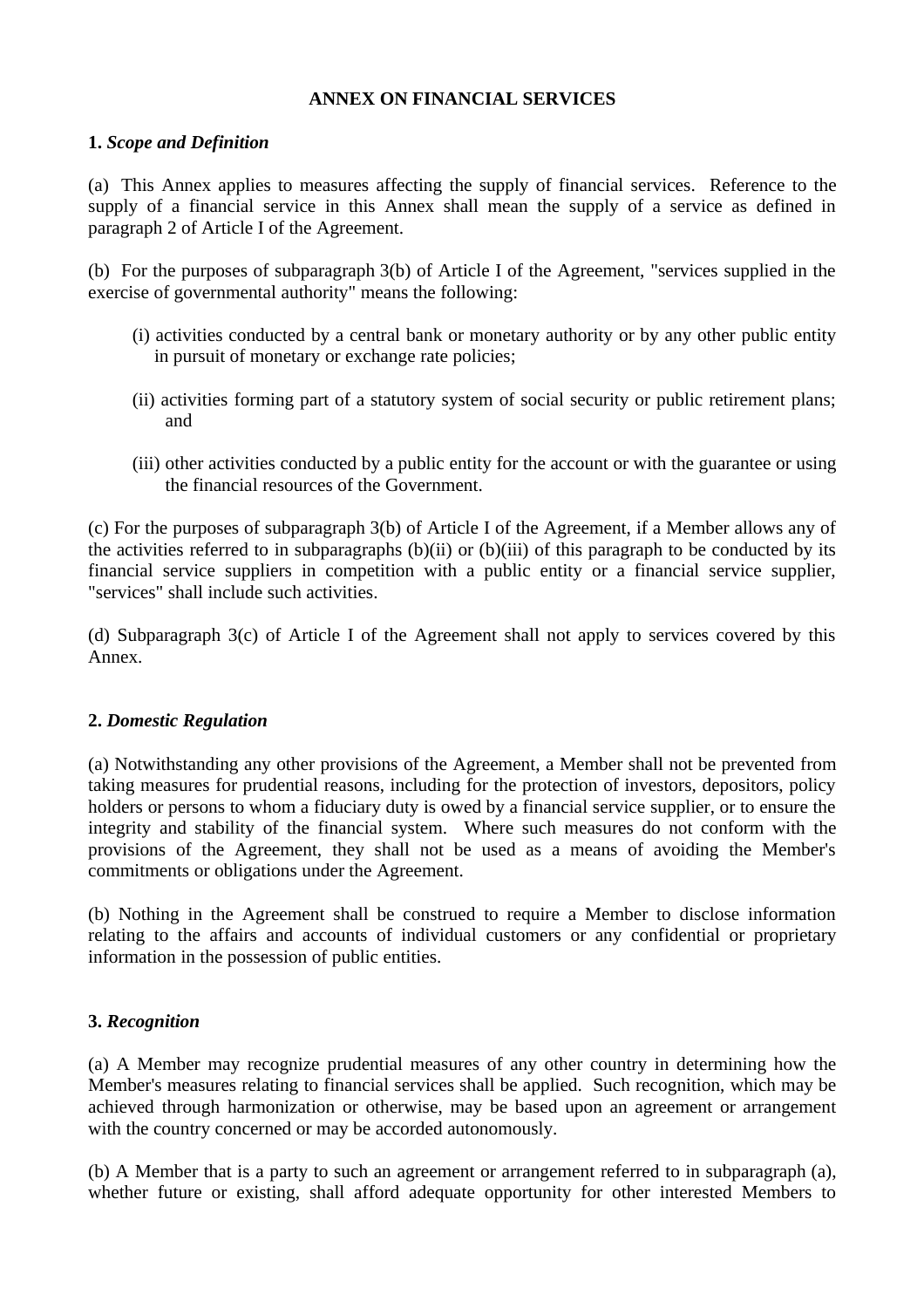negotiate their accession to such agreements or arrangements, or to negotiate comparable ones with it, under circumstances in which there would be equivalent regulation, oversight, implementation of such regulation, and, if appropriate, procedures concerning the sharing of information between the parties to the agreement or arrangement. Where a Member accords recognition autonomously, it shall afford adequate opportunity for any other Member to demonstrate that such circumstances exist.

(c) Where a Member is contemplating according recognition to prudential measures of any other country, paragraph 4(b) of Article VII shall not apply.

## **4.** *Dispute Settlement*

 Panels for disputes on prudential issues and other financial matters shall have the necessary expertise relevant to the specific financial service under dispute.

# **5.** *Definitions*

For the purposes of this Annex:

(a) A financial service is any service of a financial nature offered by a financial service supplier of a Member. Financial services include all insurance and insurance-related services, and all banking and other financial services (excluding insurance). Financial services include the following activities:

#### *Insurance and insurance-related services*

(i) Direct insurance (including co-insurance):

(A)Life

(B) non-life

(ii) Reinsurance and retrocession;

- (iii) Insurance intermediation, such as brokerage and agency;
- (iv) Services auxiliary to insurance, such as consultancy, actuarial, risk assessment and claim settlement services.

# *Banking and other financial services* **(excluding insurance)**

- (v) Acceptance of deposits and other repayable funds from the public;
- (vi) Lending of all types, including consumer credit, mortgage credit, factoring and financing of commercial transaction;

(vii) Financial leasing;